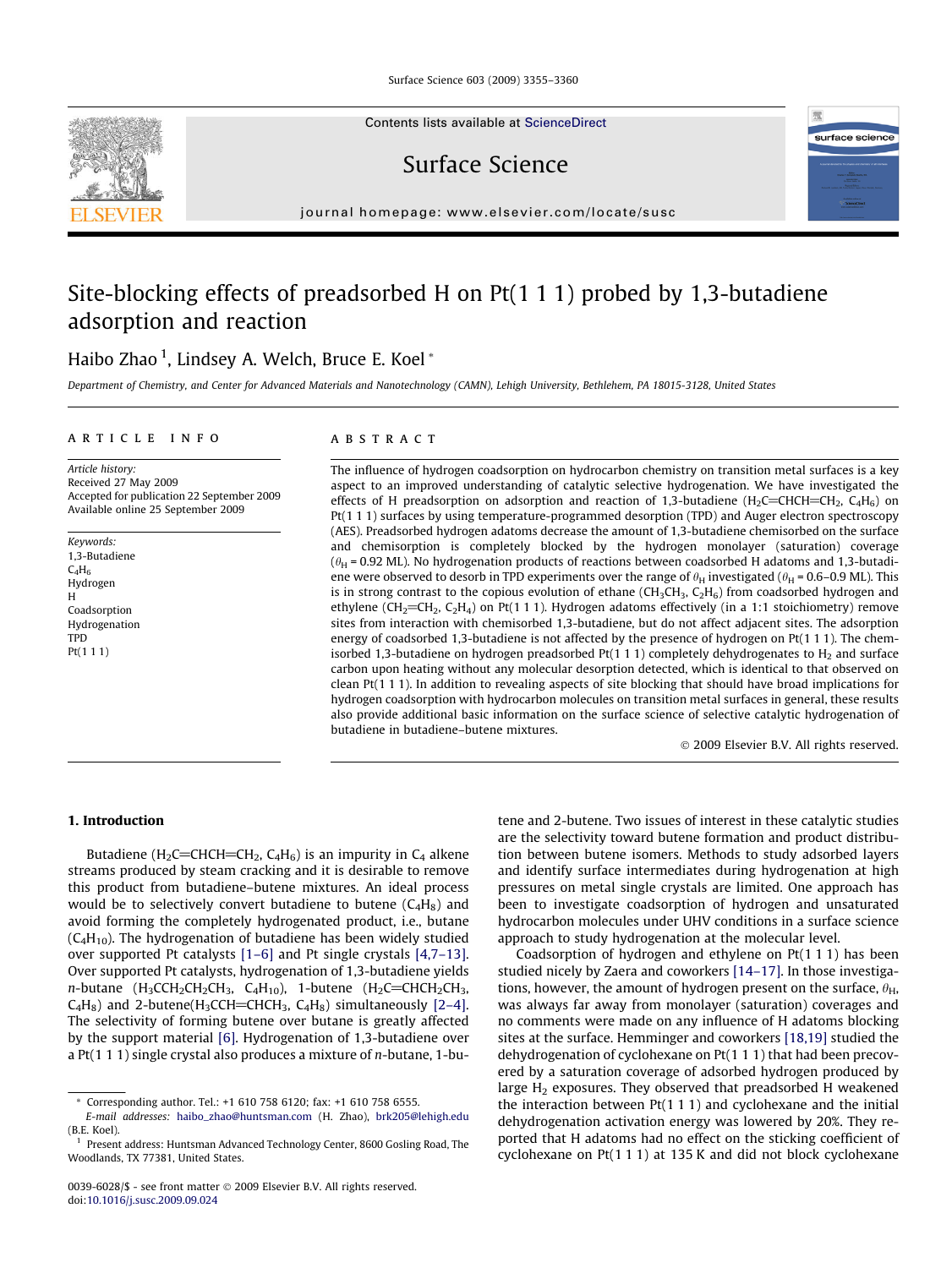<span id="page-1-0"></span>adsorption. However, Lutterloh et al. [\[20\]](#page-5-0) using a pyrolytic H atom source, found that chemisorption of benzene was completely blocked at high coverages of preadsorbed H adatoms on Pt(1 1 1) at 125 K. It is interesting to note that the maximum value for  $\theta_H$ on Pt(1 1 1) obtained by exposing  $H_2$  has been reported to be 0.8 ML [\[21\],](#page-5-0) and this coverage is difficult to obtain practically (requiring exposures of several hundreds of Langmuirs) because of the low dissociative sticking probability of  $H_2$  at large values of  $\theta_H$ . This is probably why the amount of preadsorbed H used in most previous studies did not include a saturation (monolayer) coverage. The saturation coverage of H adatoms on Pt(1 1 1) can be increased to  $\theta_H$  = 0.95 ML by using a pyrolytic H atom source [\[22\]](#page-5-0). Because the absolute coverages in adsorbed hydrocarbon monolayers on Pt(1 1 1) can be quite low,  $\theta_{HC} = 0.25-0.1$  ML, it may be important to study the influence of coadsorbed hydrogen at very high coverages otherwise islanding or ensemble effects can allow coadsorbed hydrocarbon molecules to simply avoid interacting directly with the coadsorbed H adatoms. In addition, the role of site blocking effects of preadsorbed H should become more important at high values of  $\theta_H$  than for low ones.

Herein, we describe the results of our investigations of adsorption and reaction of 1,3-butadiene on Pt(1 1 1) surfaces that contain varying amounts of preadsorbed H adatoms up to  $\theta_H$  = 0.9 ML by using a pyrolytic H atom source.

#### 2. Experimental methods

Experiments were performed in a three-level UHV chamber as described earlier [\[23\].](#page-5-0) The Pt(1 1 1) crystal (Atomergic; 10 mm diameter, 1.5 mm thick) was prepared by 1-keV Ar<sup>+</sup>-ion sputtering and oxygen treatments (5  $\times$  10 $^{-7}$  Torr O<sub>2</sub>, 900 K, 2 min) to give a clean spectrum using Auger electron spectroscopy (AES) and a sharp (1  $\times$  1) pattern in low energy electron diffraction (LEED).

A Pt-tube doser was constructed, based on the design of Engel and Rieder [\[24\]](#page-5-0), and used as a pyrolytic source of gas-phase H atoms. The principal component is a bent Pt tube (1-mm OD, 0.8 mm ID) into which a hole of 0.1-mm diameter was mechanically drilled. The Pt tube was resistively heated to 1275  $\degree$ C, and watercooling kept the adjacent Cu block cold. The temperature of the Pt tube was directly measured by an optical pyrometer that was calibrated by the temperature of the Pt(1 1 1) crystal sample, as measured by a Cr/Al thermocouple. The relative accuracy of the pyrometer reading was estimated to be  $\pm$ 5 °C. The flux of H atoms obtained from this source at 800 °C and a pressure of 5  $\times$  10<sup>-8</sup> Torr in the UHV chamber was 3  $\times$  10<sup>13</sup> atoms cm<sup>-2</sup> s<sup>-1</sup>. This value was obtained by assuming that the initial sticking coefficient of incident H atoms on Pt(1 1 1) at 100 K was unity and using the H coverage produced from the well-known decomposition of ethylene on Pt(1 1 1) to give an absolute calibration for the  $H_2$  yield in subsequent TPD measurements [\[25\].](#page-5-0)

H2 (Matheson; 99.99%) was introduced via a variable leak valve (Granville–Phillips) into the Pt-tube doser after passing through a liquid-nitrogen cooled, U-tube trap. 1,3-butadiene ( $C_4H_6$ , Matheson; 99.5%) was introduced via a microcapillary array doser connected to the gas line through a leak valve. All of the exposures reported herein are given simply in terms of the pressure measured in the UHV chamber by the ion gauge. No attempt was made to correct for the flux enhancement of the gas doser or ion gauge sensitivity. Mass spectrometry performed in the UHV chamber showed no appreciable concentration of impurities in the source gases.

The heating rate was 3.6 K/s in all TPD experiments, and all exposures were given at a sample temperature of 100 K. AES measurements were made with a double-pass cylindrical mirror analyzer (CMA) using a modulation voltage of 4 eV. The electron gun was operated at 3-keV beam energy and 1.5-uA beam current. Coverages  $\theta_i$  reported in this paper are referenced to the surface atom density of Pt(111) such that  $\theta_{\text{Pr}} = 1.0 \text{ ML}$  is defined as  $1.505 \times 10^{15}$  cm<sup>-2</sup>.

#### 3. Results

TPD was used to probe adsorption and reaction of 1,3-butadiene on clean Pt(1 1 1) at 100 K and surfaces that were precovered with H adatoms following exposures from the pyrolytic H-atom doser. The exposure of 0.24-L 1,3-butadiene was determined in other experiments (not shown) to produce about 1.3 ML of 1,3-butadiene on the Pt(1 1 1) surface at 100 K [\[26\]](#page-5-0). Signals at 2, 18, 54, 56, 58, 108, 110 amu were recorded to monitor possible reaction products in TPD, but only  $H_2$  (2 amu) and  $C_4H_6$  (54 amu) were identified as desorbed products. Monitoring with high signal to noise detection for the parent ions of butene (56 amu) and butane (58 amu) indicated no desorption due to hydrogenation of 1,3-butadiene by preadsorbed H on Pt(1 1 1). We note that in previous work under UHV conditions, no hydrogenation products were observed from 1,3-butadiene adsorption on Pt(1 1 1) in the absence of hydrogen [\[27\]](#page-5-0). Also, we did not observe any  $C_8$  coupling products, as monitored by signals at 108 and 110 amu. Desorption spectra for  $C_4H_6$ and  $H_2$  are shown in Figs. 1 and 2, respectively. We also note here that we monitored water coadsorption in all of these experiments because of the low-temperature adsorption requirements. TPD measurements (not shown) that directly compared  $H<sub>2</sub>O$  TPD following  $H_2O$  adsorption on Pt(1 1 1) were used to establish that

 $Pt(111)$ 139  $C_AH_B$  TPD After 0.24-L  $C_4H_6$ 107 147  $\theta$ H preads (ML) 0.90 ML ntensity (54 amu) 0.75 ML 130  $0.59$  ML 0 ML 160 200 240 280 320 360 400 120 Temperature (K)

Fig. 1. C<sub>4</sub>H<sub>6</sub> TPD spectra after 0.24-L 1,3-butadiene exposures on H preadsorbed Pt(1 1 1) at 100 K.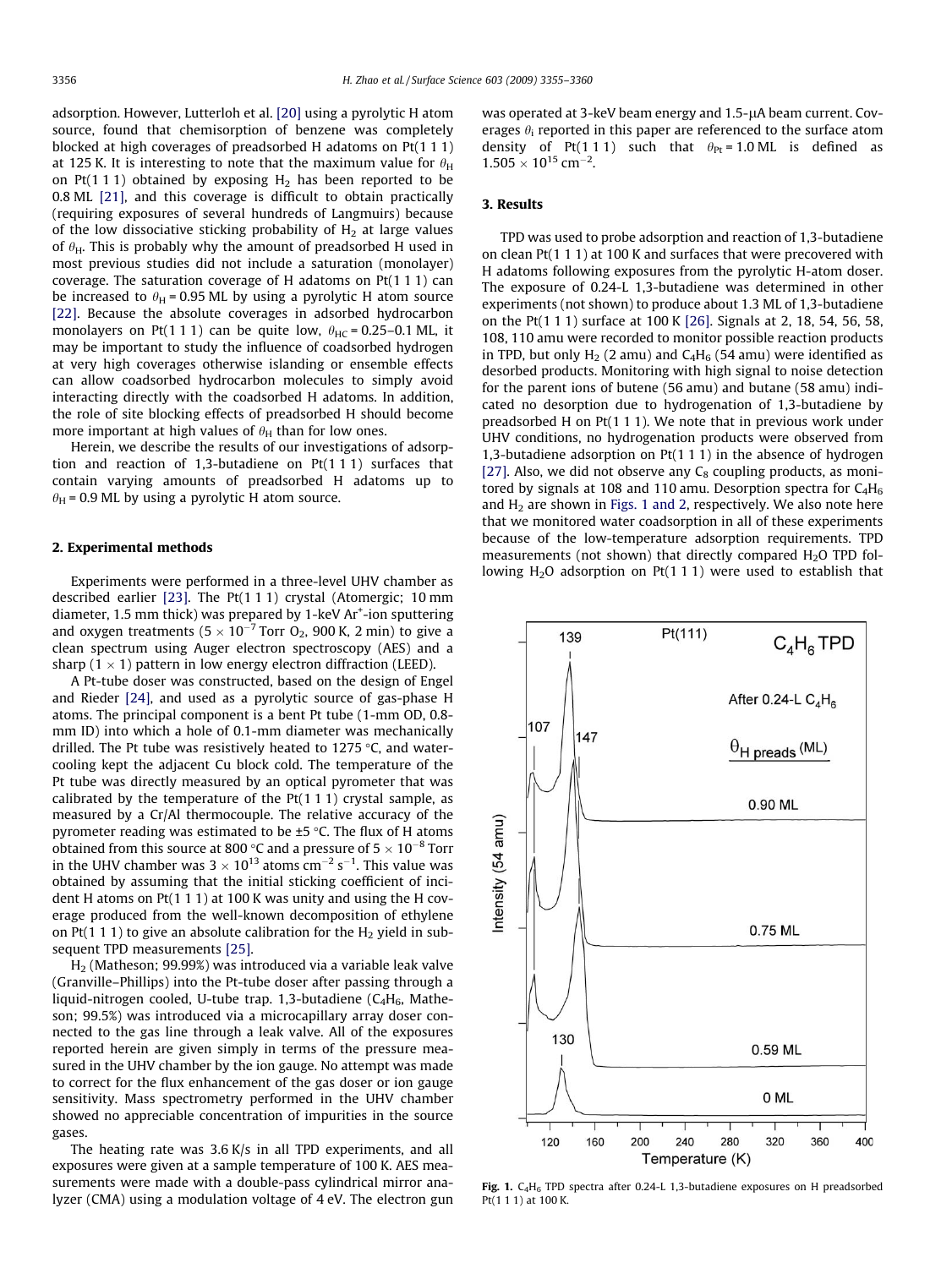

Fig. 2. H<sub>2</sub> TPD spectra after 0.24-L 1.3-butadiene exposures on H preadsorbed Pt(1 1 1) at 100 K. (Dash curve is the  $H_2$  TPD spectra after 0.057-L 1,3-butadiene exposures on Pt(1 1 1) at 100 K).

the amount of water coadsorption in these preadsorbed-H experiments was small, ranging from 0.03 to 0.08 ML for all but the largest H atom precoverage of  $\theta_H$  = 0.9 ML where  $\theta_{H_2O} = 0.13$  ML.

In the absence of preadsorbed H, as shown in the bottom curve of [Fig. 1](#page-1-0), the 1,3-butadiene monolayer is completely irreversibly adsorbed and no molecular desorption of chemisorbed species occurs. Physisorbed molecules present in the second layer desorb in a low-temperature peak at 130 K [\[26\]](#page-5-0). On H-precovered Pt(1 1 1) surfaces, no chemisorbed species desorb and only desorption of physisorbed  $C_4H_6$  species in a peak at 147–139 K was observed. Butadiene molecules that cannot be accommodated in the monolayer condense into multilayer clusters and desorption from this phase occurs at low coverages in a peak at 107 K [\[26\].](#page-5-0)

The solid curves shown in Fig. 2 illustrate the effect of preadsorbed hydrogen on hydrogen desorption following butadiene adsorption. The bottom, solid curve was obtained in the absence of any preadsorbed hydrogen, and shows extensive hydrogen desorption from the dehydrogenation of all of the adsorbed butadiene. Preadsorbing H on the Pt(1 1 1) surface induces a new broad H2 desorption peak at 278 K that arises from desorption rate-limited recombination of H adatoms that desorb as  $H_2$ , as established by H-atom experiments in the absence of butadiene (not shown). In addition, a narrow peak at 339 K was observed, and this peak decreased with an increase in the amount of preadsorbed H. This peak arises from decomposition of a small coverage of 1,3-butadiene in the monolayer, as shown by the dashed curve at the bottom of Fig. 2, which was obtained with no preadsorbed H on the Pt(1 1 1) surface. Evolution of  $H_2$  from decomposition of 1,3-butadiene occurs in a large peak at 339 K and a smaller feature at 610 K [\[26\]](#page-5-0) at low coverages, but the  $H_2$  desorption curve depends strongly on the butadiene coverage and the shape gradually evolves toward that of the bottom solid curve at higher coverages of butadiene. The dashed curve enables us to conclude the 339 K peaks in the curves in Fig. 2 are due to hydrocarbon decomposition processes that liberate additional  $H_2$  and that preadsorbed hydrogen decreases the amount of hydrocarbon decomposition, but does not alter the temperature of these processes.

Consistent with these results, the concentration of surface carbon remaining after a TPD experiment, detected by AES, also decreased with an increase in amount of preadsorbed hydrogen. This is shown in Fig. 3, and the carbon AES peak after TPD is nearly eliminated after TPD following 0.24-L 1,3-butadiene on Pt(1 1 1) with 0.90-ML H preadsorbed. We explain these observations by a decrease in amount of chemisorbed 1,3-butadiene, rather than a decrease in the fraction of chemisorbed 1,3-butadiene that dehydrogenates during TPD, with increasing amounts of preadsorbed hydrogen. This explanation is supported by two experimental facts from TPD: (i) [Fig. 1](#page-1-0) shows that there is no increase in the amount of unreacted butadiene that desorbs from the chemisorbed layer, and (ii) no other hydrocarbon desorption was detected in experiments that searched for a variety of other hydrocarbon products.

Because all chemisorbed 1,3-butadiene molecules decompose to liberate  $H_2$  and form surface carbon, the amount of  $H_2$  generated from decomposition of 1,3-butadiene in TPD can be used to determine the coverage of chemisorbed 1,3-butadiene. This requires a comparison of the measured  $H_2$  TPD peak area to that of a reference H<sub>2</sub> TPD spectrum that corresponds to a known value of  $\theta_H$ . We utilized the H<sub>2</sub> TPD spectrum after ethylene  $(C_2H_4)$  exposures on Pt(1 1 1) at 300 K to produce 0.25-ML ethylidyne (CCH<sub>3</sub>) [\[25\],](#page-5-0) in which complete decomposition produces 0.375-ML  $H_2$ , i.e.,  $h<sub>H</sub>$  = 0.75 ML. The result is that the 1,3-butadiene monolayer (saturation) coverage  $\theta_{C_4H_6}$  = 0.15 ML on clean Pt(1 1 1) [\[26,28\]](#page-5-0). The H<sub>2</sub> TPD area resulting from the decomposition of chemisorbed 1,3 butadiene in the coadsorption experiments was obtained by subtracting the  $H<sub>2</sub>$  TPD area recorded without adding coadsorbed 1,3-butadiene from the corresponding  $H<sub>2</sub>$  TPD area in Fig. 2. These results are shown in [Fig. 4.](#page-3-0) [Fig. 4](#page-3-0) also gives the result of using the C(272 eV)/Pt(237 eV) peak-to-peak ratio in AES after TPD (Fig. 3) for determining the  $C_4H_6$  coverage that decomposes during TPD. A C(272 eV)/Pt(237 eV) ratio of 0.89 after TPD of 0.24-L 1,3-butadiene on clean Pt(1 1 1) corresponds to  $\theta_c$  = 0.60 ML. Thus, with consistent results from  $H_2$  TPD and AES, the coverage of 1,3-butadiene  $\theta_{\text{C}_4H_6}$  decreased almost linearly with an increase in precoverage of



Fig. 3. AES spectra on Pt(111) following 0.24-L C<sub>4</sub>H<sub>6</sub> TPD experiment on H preadsorbed Pt(1 1 1).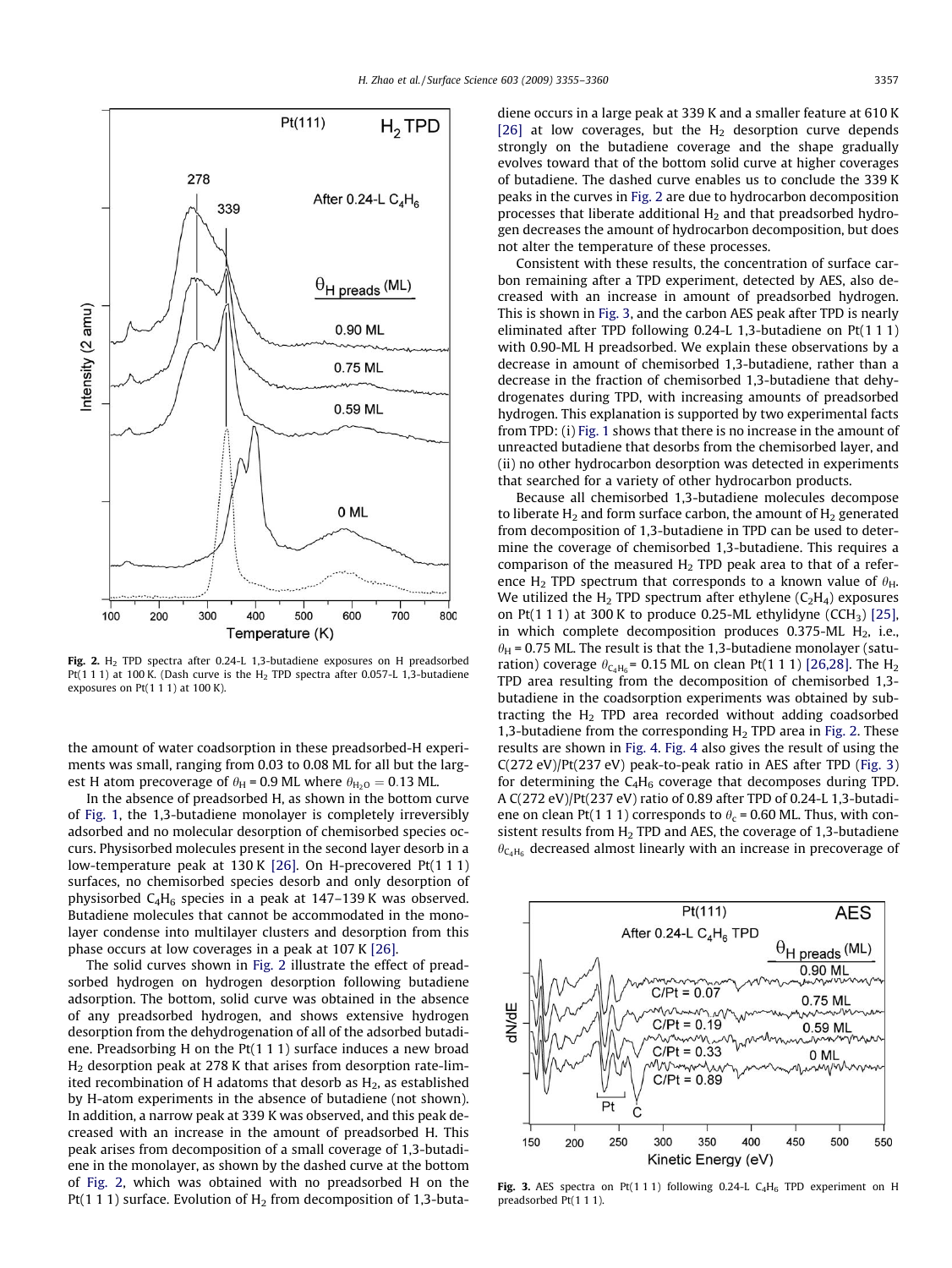<span id="page-3-0"></span>

Fig. 4. The influence of preadsorbed H to the  $C_4H_6$  saturation coverage in the chemisorption layer.

hydrogen  $\theta_H$ . Chemisorption of 1,3-butadiene is totally blocked on Pt(1 1 1) at 100 K by preadsorption of  $\theta_H$  = 0.92 ML.

#### 4. Discussion

The two most important findings in this study were that neither butene nor butane desorption due to hydrogenation of 1,3-butadiene by preadsorbed H on Pt(1 1 1) during TPD was observed under any conditions of our experiments, and that chemisorption of 1,3 butadiene was totally blocked on Pt(1 1 1) at 100 K by preadsorption of  $\theta_H$  = 0.92 ML. These two observations will be discussed in turn. We note that at high pressure (15 Torr) these products were formed in previous research [\[13\].](#page-5-0)

In order to understand the different hydrogenation activity for alkenes and dienes, it is instructive to compare in detail the chemisorption of ethylene, 1-butene, and 1,3-butadiene on Pt(1 1 1). Chemisorbed ethylene is di- $\sigma$ -bonded with an adsorption energy of 17 kcal/mol [\[29\]](#page-5-0). During heating in TPD, 62% of the ethylene monolayer desorbed, 36% decomposed, and 2% formed ethane [\[25\]](#page-5-0). Under UHV conditions, chemisorbed ethylene on Pt(111) is hydrogenated to ethane at 302 K, corresponding to an activation energy of 18 kcal/mol, in the presence of low hydrogen coverages [\[30\]](#page-5-0). Self-hydrogenation [30] can occur in the absence of any specific attempt to cause H coadsorption, and the ethane yield is about 2% of a monolayer. However, this is likely due to small amounts of hydrogen formed from the early stages of ethylene decomposition, low-temperature decomposition at steps, or small amounts of coadsorption from background  $H_2$  adsorption. Addition of hydrogen to form a coadsorbed layer with ethylene on Pt(1 1 1) greatly increased the formation of ethane (up to 50% of the coadsorbed ethylene can be hydrogenated) and decreased the temperature at which ethane desorption occurred in TPD from 302 to 252 K [\[30\].](#page-5-0) We calculate that this corresponds to an activation energy for ethylene hydrogenation or ethane formation of 14 kcal/mol by utilizing Redhead analysis [\[31\]](#page-5-0). Chemisorbed 1-butene is also di- $\sigma$ -bonded with an adsorption energy of 17 kcal/mol, and has chemistry similar to that of ethylene. During heating in TPD, 53% of the 1-butene monolayer desorbed, 47% decomposed, but no butane was formed [\[32\].](#page-5-0)

These results for alkenes are in contrast to the behavior that we observed for chemisorbed 1,3-butadiene on Pt(1 1 1) during TPD studies under UHV conditions. 100% of the 1,3-butadiene monolayer dehydrogenated on the Pt(1 1 1) surface during TPD and no molecular butadiene desorption or self-hydrogenation reaction was observed [\[26\]](#page-5-0). The specific addition of a large amount of coadsorbed hydrogen on Pt(1 1 1) still does not induce any hydrogenation reactions that lead to butene or butane desorption. We propose that this qualitatively different behavior from the alkenes can be explained by the larger adsorption energy that butadiene is expected to have over that of alkenes at the surface. The adsorption configuration of chemisorbed 1,3-butadiene on Pt(1 1 1) at 300 K is still unclear, and proposals have been made for tetra- $\sigma$ -bonding [\[26,28,33\]](#page-5-0) and a 1,4-di- $\sigma$ -bonding configuration in which a new C=C bond is formed in the center of the molecule [34-36]. In either case, we would expect the adsorption energy to be much larger than that of alkene molecules.

Vibrational data for 1,3-butadiene coadsorbed with H on Pt(1 1 1) has not yet been published, but there are reports of vibrational information about the adsorption of butadiene on the clean surface. Avery and Sheppard [\[27\]](#page-5-0) determined the two most stable configurations for 1,3-butadiene on  $Pt(1 1 1)$  are 1,2-di- $\sigma$ -adsorption and 1,2- and 3,4-tetra- $\sigma$ -adsorption as deduced from HREELS studies. Bertolini et al. [\[34\]](#page-5-0) used HREELS and near-edge X-ray absorption fine structure (NEXAFS) techniques to report that 1,3 butadiene on Pt(1 1 1) adsorbs in a di- $\sigma$  configuration. It was suggested that the presence of coadsorbed H would not affect the adsorption modes for 1,3-butadiene [\[34\]](#page-5-0). Theoretical data on the molecular vibrations of butadiene [\[37\]](#page-5-0) were compared to the experimental HREELS data [\[27\]](#page-5-0) for 1,3-butadiene adsorption, with the conclusion that the best agreement was for tetra- $\sigma$  adsorption. A strong peak at 780  $cm^{-1}$  was said to be correlated with a mode from a minority adsorption geometry as a  $1,4$ -di- $\sigma$ -metallocycle. In DFT studies, Mittendorfer et al. [\[28\]](#page-5-0) reported the coverage dependence of adsorption modes for 1,3-butadiene on Pt(1 1 1). It was reported that at higher butadiene coverages, there would be a dominant  $\eta$ -2 adsorption geometry in opposition of the  $\eta$ -4 tetra- $\sigma$  bonding configuration due to steric restrictions.

Because no butadiene desorption is observed in TPD, there are no experimental measurements of the desorption activation energy or the adsorption energy. However, we have measured the activation energy for the desorption of 1,3-butadiene on the less reactive  $(2 \times 2)$ -Sn/Pt $(1 1 1)$  surface alloy to be 21 kcal/mol [\[26\]](#page-5-0) and we estimate that the value on  $Pt(1 1 1)$  is between 26 and 35 kcal/mol. The lower limit comes from the ratio (1.5) between butadiene and 1-butene desorption energies from the  $(2 \times 2)$ -Sn/ Pt(1 1 1) surface alloy and the upper limit comes from assuming tetra- $\sigma$ -bonding on Pt(1 1 1) and that such a configuration would lead to an adsorption energy twice that of 1-butene on Pt(1 1 1). In either case, this stronger bonding to the surface would lead to irreversible chemisorption because of the relatively low energetic barrier to dehydrogenation, which should be about the same as that for ethylene or near 17 kcal/mol. In the past few years, DFT calculations have reported desorption activation energy data for tetra- $\sigma$  bonding of 1,3-butadiene on Pt(1 1 1). At a 1,3-butadiene coverage of 0.25 ML, Mittendorfer et al. reported the desorption activation barrier to be 25 kcal/mol [\[28\]](#page-5-0). Valcárel et al. calculated the coverage-dependent activation barrier to range between 37 and 39 kcal/mol [\[37,38\].](#page-5-0) So, DFT has provided results consistent with our above estimates.

Hydrogenation of ethylene to form ethane presumably would occur via an ethyl intermediate [\[16\].](#page-5-0) The barrier for hydrogen addition to chemisorbed butadiene should be about the same as that for ethylene, but the similar barrier sizes for hydrogenation and dehydrogenation makes it much more difficult for the intermediates from butadiene hydrogenation to further hydrogenate to form butene and butane without undergoing dehydrogenation reactions that lead back to butadiene and *irreversible*  $H_2$  desorption from H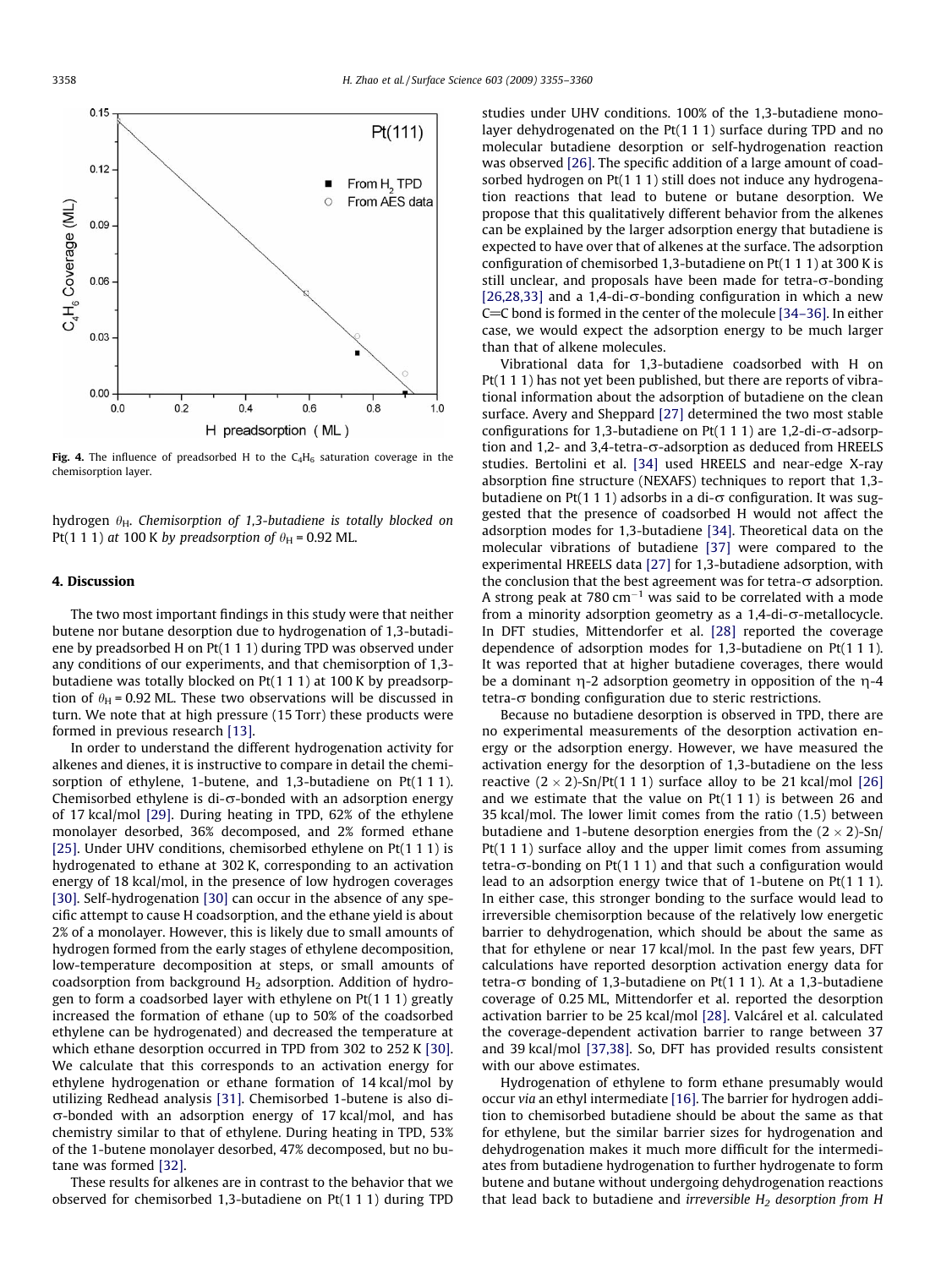adatom recombination. 1-Butene dehydrogenates prior to 345 K and 2-butene dehydrogenates prior to 352 K on Pt(1 1 1) at small coverages [\[33\].](#page-5-0) If the barriers to hydrogenation and dehydrogenation of the intermediates involved are similar, but the adsorption energy of the reactant molecule is larger, then thermal reactions will disfavor molecular desorption.

Forming a complete H-adatom monolayer on Pt(1 1 1) completely blocks subsequent chemisorption of benzene [\[20\]](#page-5-0). Consistently, we also recently observed that adsorption of ethylene was greatly decreased by the presence of 0.6-ML H on Pt(1 1 1) [\[39\].](#page-5-0) 1,3-butadiene has a much stronger interaction with Pt(1 1 1) than ethylene (18 kcal/mol) and comparable or stronger interaction than benzene (28 kcal/mol) and its chemisorption is still blocked by preadsorbed H. These results predict that chemisorption of most hydrocarbon molecules will be blocked by high coverages of preadsorbed H. Coadsorbed H adatoms may block chemisorption of 1,3 butadiene, and other hydrocarbon molecules, by simple repulsive interactions. Fig. 5 shows a schematic drawing showing side views of 1,3-butadiene, ethylene, and benzene adsorption on an H-precovered  $Pt(1 1 1)$  surface and clean  $Pt(1 1 1)$ . In constructing this drawing, the van der Waals radii for H adatoms and the hydrocarbon molecules were used. The vertical positions of the adsorbed species were determined by using either experimentally measured values or theoretical calculations of these numbers. Low-energy re-coil scattering [\[40\]](#page-5-0) indicates that H adatoms occupy fcc 3-fold hollow sites and are located 1.2 Å above the first layer of Pt atoms. The C–Pt distances in ethylene [\[41\]](#page-5-0) and benzene [\[42\]](#page-5-0) were obtained from recent DFT calculations. The value for 1,3-butadiene was assumed to be the same as that of ethylene for Fig. 5. This schematic drawing, despite its limitations, clearly shows that non-bonding, repulsive, van der Waals interactions between coadsorbed H adatoms and any of these unsaturated hydrocarbon molecules will not allow for a molecule-Pt distance that is required for covalent overlap and strong chemisorption bonding with Pt atoms at the surface. This contact leads to an increase in the adsorbate–surface distance on H-preadsorbed Pt(1 1 1) by 1.3–1.4 Å in comparison with that on clean

Distance: A  $205$ Pt  $(A)$  1,3-butadiene/Pt $(111)$  $\mathbf{\mathbf{\mathbf{\mathbf{\mathbf{\mathbf{H}}}}}}$ 2.05  $1.20$ Pt  $(B)$  Ethylene/Pt $(111)$ 3.54 2.11  $1.20$  $(C)$  Benzene/Pt $(111)$ 

Fig. 5. Side view of 1,3-butadiene (a), ethylene (b) and benzene (c) adsorption on Pt(1 1 1) and H preadsorbed Pt(1 1 1).

Pt(1 1 1). This increased distance makes it impossible for the hydrocarbon adsorbates to form chemical bonds with Pt atoms at the surface. However, there still remains an appreciable polarization interaction that stabilizes these hydrocarbons in the adsorbed layer far over that involved in the hydrocarbon condensed phase, and this leads to desorption of 1,3-butadiene at 140–150 K in [Fig. 1.](#page-1-0)

At low coverages of coadsorbed H, islanding of the hydrogen or hydrocarbons into small domains will allow these coadsorbates to simply avoid interacting directly with each other. Displacement of the coadsorbed H adatoms to adjacent adsorption sites will also enable these coadsorbates to avoid large repulsive interactions. Both of these phenomena should be dependent on adsorbate coverages and the temperature. Thus, strong site-blocking effects by H adatoms are expected to be less important at low coverages and high temperatures.

A change in the electronic structure of Pt(1 1 1) may also play a role in the elimination of chemisorption of 1,3-butadiene and other hydrocarbons by coadsorbed H. The Pt–H bond dissociation energy D(Pt–H) for chemisorbed H adatoms on Pt(1 1 1) is 61.5 kcal/mol [\[16\].](#page-5-0) This is a strong polar-covalent bond and this suggests that preadsorbed H could have a significant effect on the electronic structure of Pt(1 1 1). Lutterloh et al. [\[20\]](#page-5-0) argued that preadsorbed H eliminates the empty metal  $d$  states on Pt(1 1 1), which are critical for  $\sigma$ - and  $\pi$ -donation, and that this explained why preadsorbed H blocked the chemisorption of benzene. While this undoubtedly plays a role, Fig. 5 illustrates that a simple site-blocking effect of preadsorbed H on Pt(1 1 1) is all that is needed to explain these results. This should be a general effect with broad applicability to the chemisorption of other organic molecules on other transition metal surfaces.

### 5. Conclusions

Coadsorbed H adatoms have a strong influence on the coverage of chemisorbed 1,3-butadiene  $\theta_{C_4H_6}$  on Pt(1 1 1) at 100 K.  $\theta_{C_4H_6}$  decreases linearly with increasing coverages of preadsorbed H on Pt(1 1 1) and chemisorption of 1,3-butadiene is completely blocked at  $\theta_H$  = 0.92 ML. This site-blocking effect of preadsorbed H can be explained by a simple argument involving repulsive interactions between coadsorbed H and the hydrocarbon coadsorbate, and thus this observation should be a general one applicable to other organic molecules on other transition metal surfaces.

However, other than reducing the amount of chemisorbed species, the presence of coadsorbed H adatoms did not alter the chemistry of chemisorbed 1,3-butadiene on Pt(1 1 1). In the absence of any coadsorbed H adatoms, 1,3-butadiene completely dehydrogenates on Pt(1 1 1) to liberate only  $H_2$  and form surface carbon upon heating in TPD. Significantly, no hydrogenation reaction was observed between large amounts of coadsorbed H adatoms ( $\theta_H = 0.6$ – 0.9 ML) and 1,3-butadiene, even though extensive hydrogenation of coadsorbed layers of H and ethylene on Pt(1 1 1) has been reported. This can be explained by a stronger bonding interaction between 1,3-butadiene and Pt(1 1 1) that makes it much more difficult for the intermediates from butadiene hydrogenation to further hydrogenate to form butene and butane without undergoing dehydrogenation reactions that lead back to butadiene and irreversible  $H<sub>2</sub>$  desorption from H adatom recombination.

These results also provide additional basic information on the surface science of selective catalytic hydrogenation of butadiene in butadiene–butene mixtures. For example, the Pt surface bonds dienes too strongly to be a good diene hydrogenation catalyst, and so Pt should be modified to reduce this interaction. This commonly occurs by alloying Pt with a second, less-reactive metal, or surface carbonaceous deposits formed under actual catalytic conditions may also play this role.